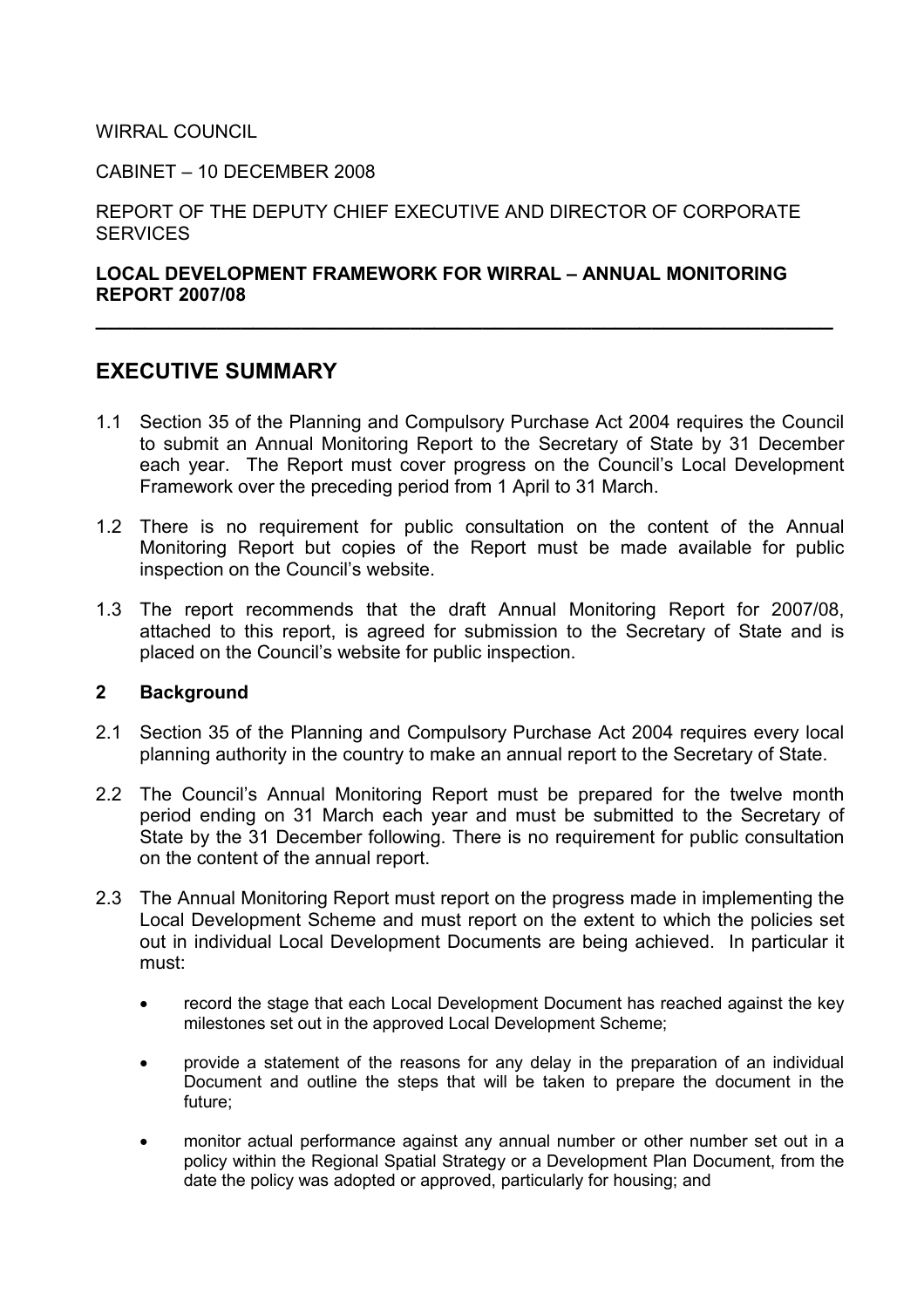- identify any policy that the Council is not implementing, alongside the reasons for not implementing it, together with the steps that the Council will take to amend or replace the policy.
- 2.4 Annual Monitoring Reports must also provide a list of local development orders, made under Section 61A of Town and Country Planning Act 1990 as amended, setting out the reason for the order, its actual effects, and a record of any revocations.
- 2.5 The Council is required to make the Annual Monitoring Report available for public inspection on the Council's website as soon as reasonably practicable after the Report has been formally submitted to the Secretary of State.
- 2.6 The Report is used as the basis for the annual review of the Council's Local Development Scheme.

#### 3 Draft Annual Monitoring Report

- 3.1 The draft Annual Monitoring Report for Wirral for 2007/08 is attached to this report.
- 3.2 The Report provides an overview of the main challenges facing the Borough. It sets out the Council's progress on the production of Local Development Documents and records the Borough's performance against national Core Output Indicators for business development and town centres, housing, environmental quality, minerals and waste. It also begins to draw out the implications of the Borough's performance against these indicators for future policy development.
- 3.3 The Report for 2007/08 concludes that the next review of the Council's Local Development Scheme will need to:
	- (i) reflect the most recent changes to national legislation;
	- (ii) update the position with regard to the Regional Spatial Strategy:
	- (iii) reflect progress on the completion of the evidence base studies necessary to underpin the emerging Core Strategy;
	- (iv) provide for consultation on the vision and objectives of the Core Strategy during early 2009 and the consideration of strategic options later in the year;
	- (v) re-assess the need for any additional site-specific Development Plan Documents;
	- (vi) reflect progress on the Mersey Heartlands Growth Point and the need for Area Action Plans for the neighbourhoods affected; and
	- (vii) reflect the revised timetable for the Joint Merseyside Waste Development Plan Document.
- 3.4 The current year monitoring year has seen a number of changes designed to improve the system brought in by the Planning and Compulsory Purchase Act 2004. These changes have included amendments to the national Regulations; to the national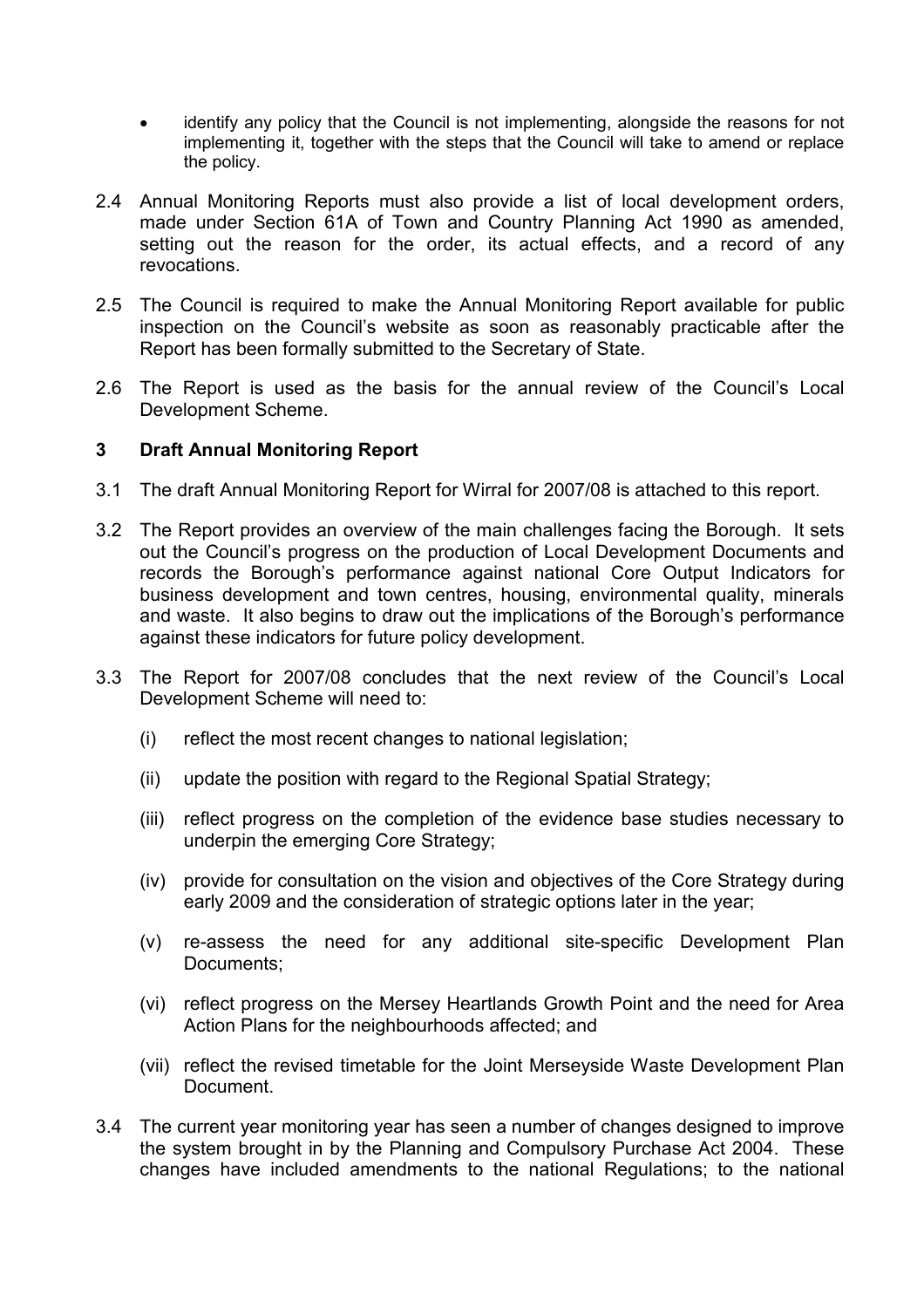policies contained within PPS12; revisions to the national Core Output Indicators; and the replacement of Creating Local Development Frameworks with an on-line manual. The Planning Bill is expected to receive Royal Assent in December 2008.

- 3.5 The latest Regional Spatial Strategy for the North West was issued in September 2008 (Cabinet, 6 November 2008, Minute 257 refers).
- 3.6 Cabinet on 24 January 2007 (Minute 245) and on 15 March 2007 (Minute 284) resolved that a number of additional studies should be undertaken to strengthen the evidence base for the Core Strategy. These studies are now nearing completion. Consultation on the results of these studies is expected to be completed by mid-2009.
- 3.7 Cabinet on 27 November 2008 (Item 5 refers) considered a two stage consultation process to finalise the issues, objectives and spatial vision for the Core Strategy and to assess alternative spatial options to enable the Council to consult on the Council's Preferred Options. The approval of Preferred Options will require a resolution of Full Council. The target date for the adoption of the Core Strategy in the existing Local Development Scheme was October 2009 but is now expected to be January 2011.
- 3.8 The timetable for additional site-specific Development Plan Documents is dictated by progress on the preparation of the Core Strategy. National policy now requires the Council to re-consider the justification for preparing additional site-specific Development Plan Documents in the Local Development Scheme. The final decision will be influenced by the possibility of including strategic sites within the Core Strategy, which national policy did not previously allow.
- 3.9 The Mersey Heartlands Growth Point was submitted to the Government in October 2007. The project was shortlisted in July 2008 and the Council submitted a Programme of Development in October 2008. The Council has been working with Peel Holdings, to establish a Strategic Regeneration Framework for the emerging proposals, based around a series of neighbourhood master plans, which may need to be prepared as Area Action Plans if they are to be formally included within the Local Development Framework.
- 3.10 A revised timetable for the preparation of the Joint Merseyside Waste Development Plan Document being prepared by the Merseyside Environmental Advisory Service on behalf of the Merseyside Districts and Halton, was submitted to the DPD Steering Group in October 2008. The target date for adoption is now April 2011.

#### 4 Financial Implications

- 4.1 There are no financial implications arising directly from this report.
- 4.2 Performance against the programme of plan preparation set out in the Council's approved Local Development Scheme is proposed as an assessment measure for the future award of Housing and Planning Delivery Grant.
- 4.3 Any additional costs arising from the conclusions of the Annual Monitoring Report will need to be considered as part of the review of the Local Development Scheme in early 2009.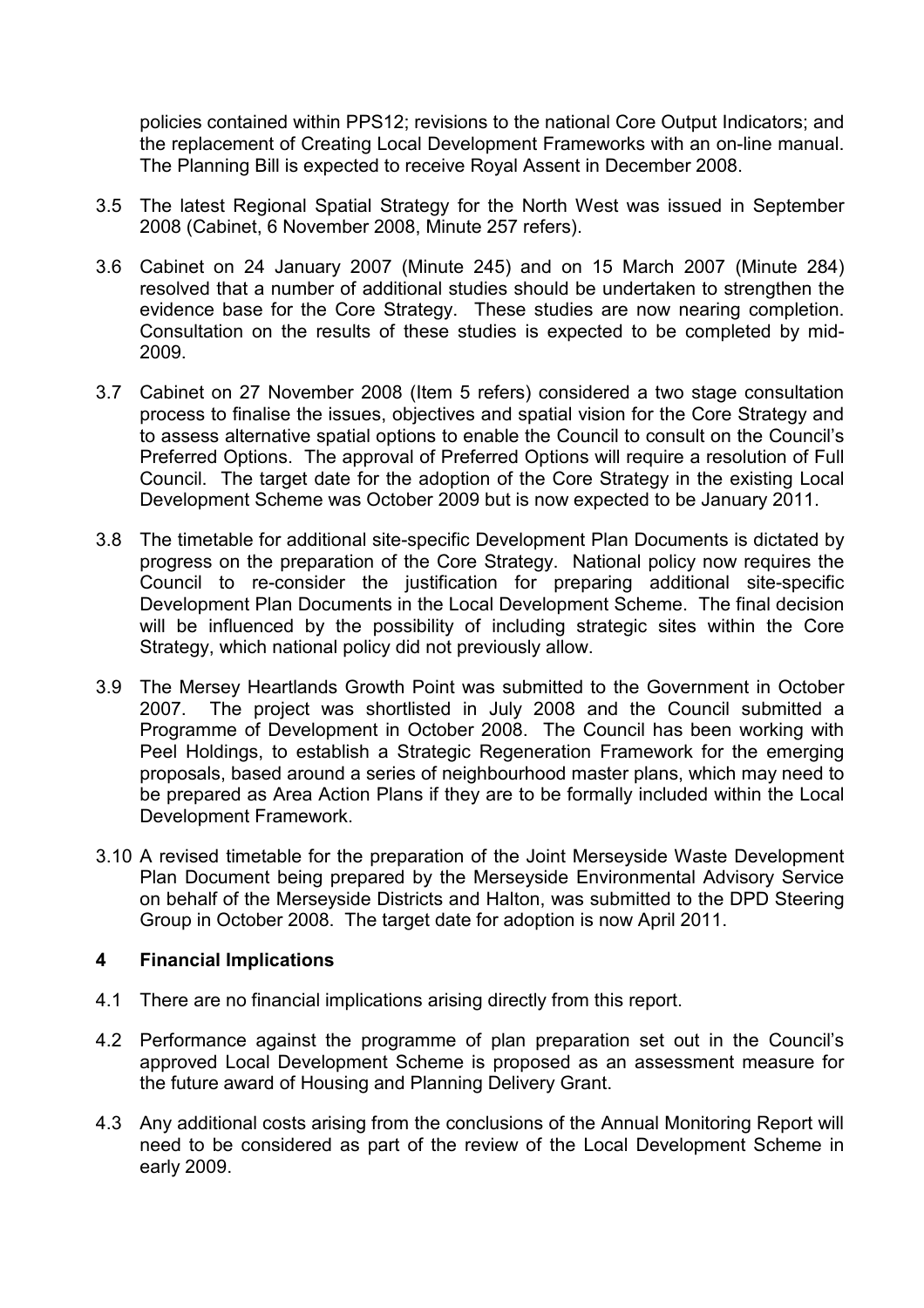## 5 Staffing Implications

5.1 There are no staffing implications arising directly from this report.

## 6 Equal Opportunities Implications

6.1 There are no implications for equal opportunities arising directly from this report. The publication of Issues and Objectives for the Core Strategy had been held back to allow consultation with under-represented groups.

## 7 Community Safety Implications

7.1 There are no community safety implications arising from this report. The Local Development Framework for Wirral will, however, include policies that will seek to protect and improve community safety.

## 8 Local Agenda 21 Implications

8.1 There are no Local Agenda 21 implications arising from this report. The Council has a legal duty to prepare the Local Development Framework with a view to contributing to the promotion of sustainable development. Documents prepared as part of the Local Development Framework will be subject to a statutory sustainability appraisal.

## 9 Anti-Poverty Implications

9.1 There are no anti-poverty implications arising directly from this report. The Local Development Framework will, however, include policies that will seek to promote opportunities for wealth creation.

#### 10 Social Inclusion Implications

10.1 There are no social inclusion implications arising directly from this report. The Local Development Framework will, however, include policies that will seek to support and promote social inclusion.

# 11 Local Member Support Implications

11.1 This report has no Ward Member implications.

# 12 Background Papers

- 12.1 Planning and Compulsory Purchase Act 2004 can be viewed at www.opsi.gov.uk/acts/acts2004/20040005.htm
- 12.2 Town and Country Planning (Local Development)(England) Regulations 2004 (SI 2004, No.2204) can be viewed at www.opsi.gov.uk/si/si2004/20042204.htm
- 12.3 The Town and Country Planning (Local Development)(England)(Amendment) Regulations 2008 (SI 2008 No 1371) can be viewed at http://www.opsi.gov.uk/si/si2008/pdf/uksi\_20081371\_en.pdf